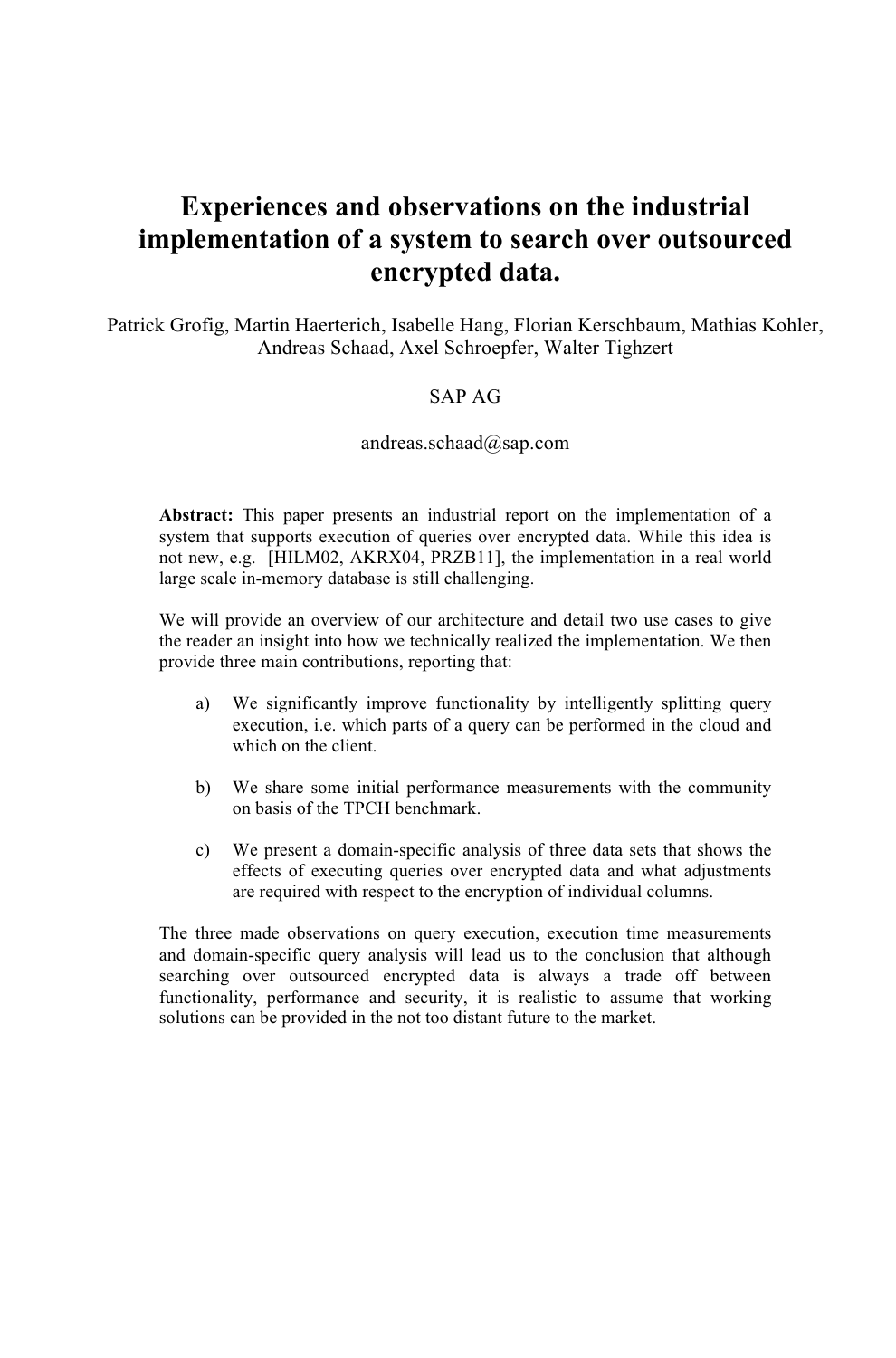# **1 Introduction**

### **1.1 The Problem**

On-demand databases outsourced in the "Cloud" are vulnerable to additional attacks compared to on-premise databases. While the cloud provider organization is usually trusted, its employees like database operators may misuse their elevated privileges to access cloud data. One recent prominent example is that where a database administrator of a Swiss Bank sold the records of clients to German and US Tax authorities. Clouds also represent a valuable target for attackers and a single vulnerability in the provider's system landscape can put all customers at risk.

### **1.2 The naive approach**

The obvious approach could be to encrypt all data with a secure encryption algorithm such as AES and store it in the cloud. However, while secure, all data can no longer be processed in the cloud but has to be downloaded and decrypted on the client to execute any query on it. This makes any serious Database as a Service offering questionable and is the way many traditional DBMS like Sybase, Oracle, DB2 or solutions like Dropbox appear to work when they claim to encrypt data and provide cloud storage.

### **1.3 The Solution: Searching over Encrypted Data**

However, we can provide proof that it is possible to execute arbitrary SQL queries on encrypted data without any decryption on the server-side by following three key ideas [PRZB11]:

- first, a SQL-aware encryption strategy that maps specified SQL operations to "fitting" encryption schemes (e.g. deterministic, order-preserving, homomorphic or searchable) supporting the requested functionality;
- second, an "adjustable, layered, query-based encryption" (onion encryption) that can adjust the encryption level of each item to the required level for the desired functionality;
- third, a query optimization algorithm that can improve the trade-off between security and performance as well as a set of algorithms improving columnar reencryption required for join operations.

We developed a framework (called "SEEED" – Search over Encrypted Data) that allows to provide scalable and fine-grained encryption at a columnar-level at the same time providing the ability to directly execute queries over encrypted data. One application could be in a JDBC context, another secure JPA persistency. The framework has been prototypically implemented in the SAP HANA database management system [FMLG+12].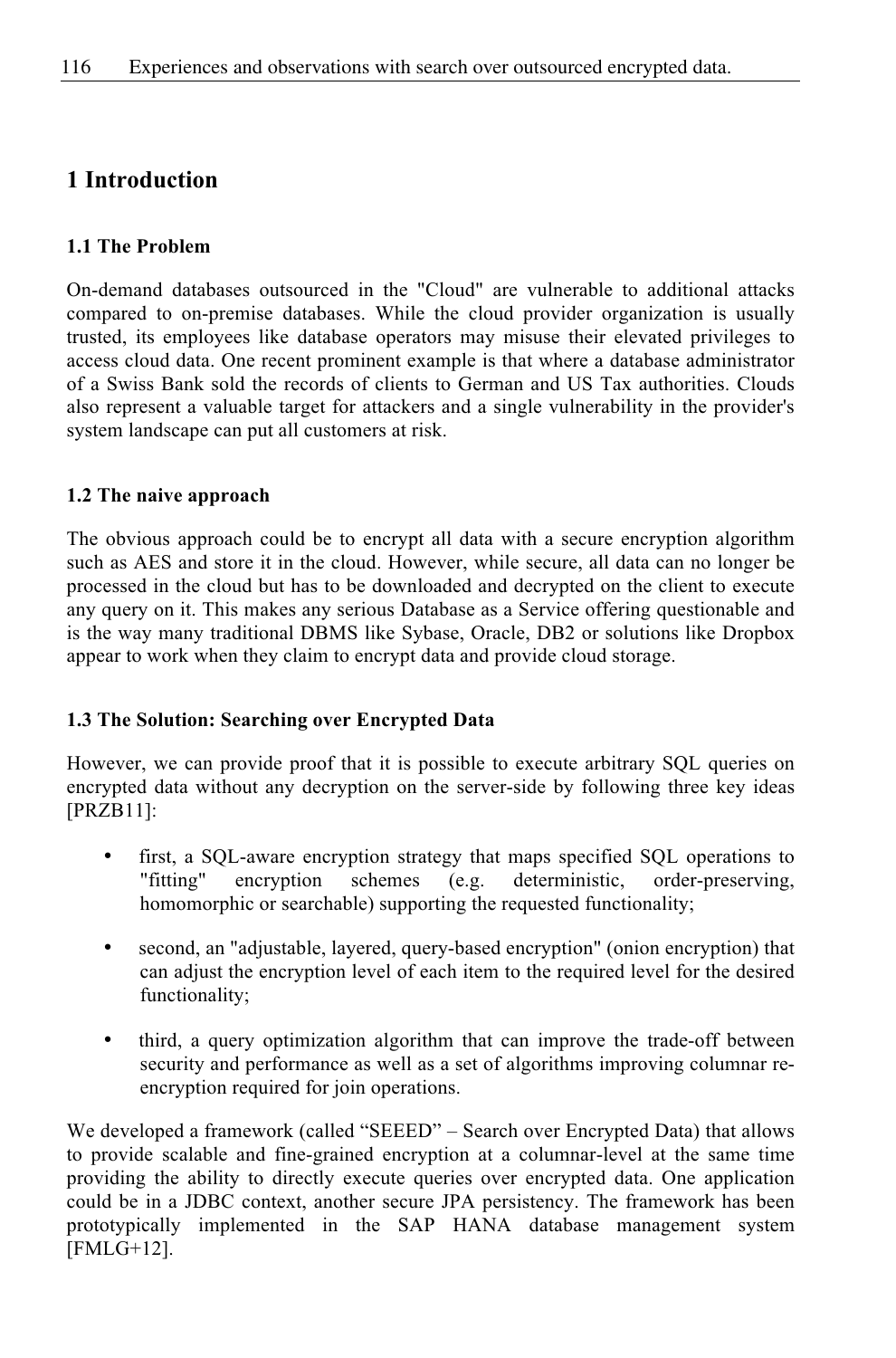## **1.4 The Delta: True Security for Outsourced Data**

Our approach provides a significant delta to the current approach of securing outsourced data. As mentioned before, just encrypting tables is not sufficient as any application would require decryption before processing. If this happens in the cloud, we are vulnerable to any attacks from the cloud provider and if the decryption and query execution happens on the on-premise client any Database as a Service offering is pointless.

More specifically, we do not only provide table encryption but encryption of individual columns paired with the ability to execute SQL directly over the encrypted columns. Our approach scales as it also allows to leave non-critical columns in cleartext without any change to a query required.

Note, that primary key material never leaves the client system. The final result set of any query processed in the cloud is sent in an encrypted fashion back to the client where it is decrypted.

The abstract use case is that a database query (eg. select, insert, update) triggered by an application is intercepted by our SEEED Database driver (eg JDBC). The SEEED driver will encrypt the query elements and send the encrypted query to the database. The encrypted query is executed over the encrypted data and the encrypted result is sent back to the application. Only the application can decrypt the result as primary encryption keys never leave the client.

The implicit trust assumption is that the client / on-premise environment is trusted, the network is untrusted and that the server / cloud environment is honest but curious. Prior to outsourcing, tables and individual columns have been encrypted following our onion approach. Data is always encrypted in a randomized fashion at the outermost encryption layer (for example, AES in CBC mode). This means that when leaving the on-premise environment, the dataset is encrypted following current security best practices.



Figure 1: Simplified Data Flow Diagram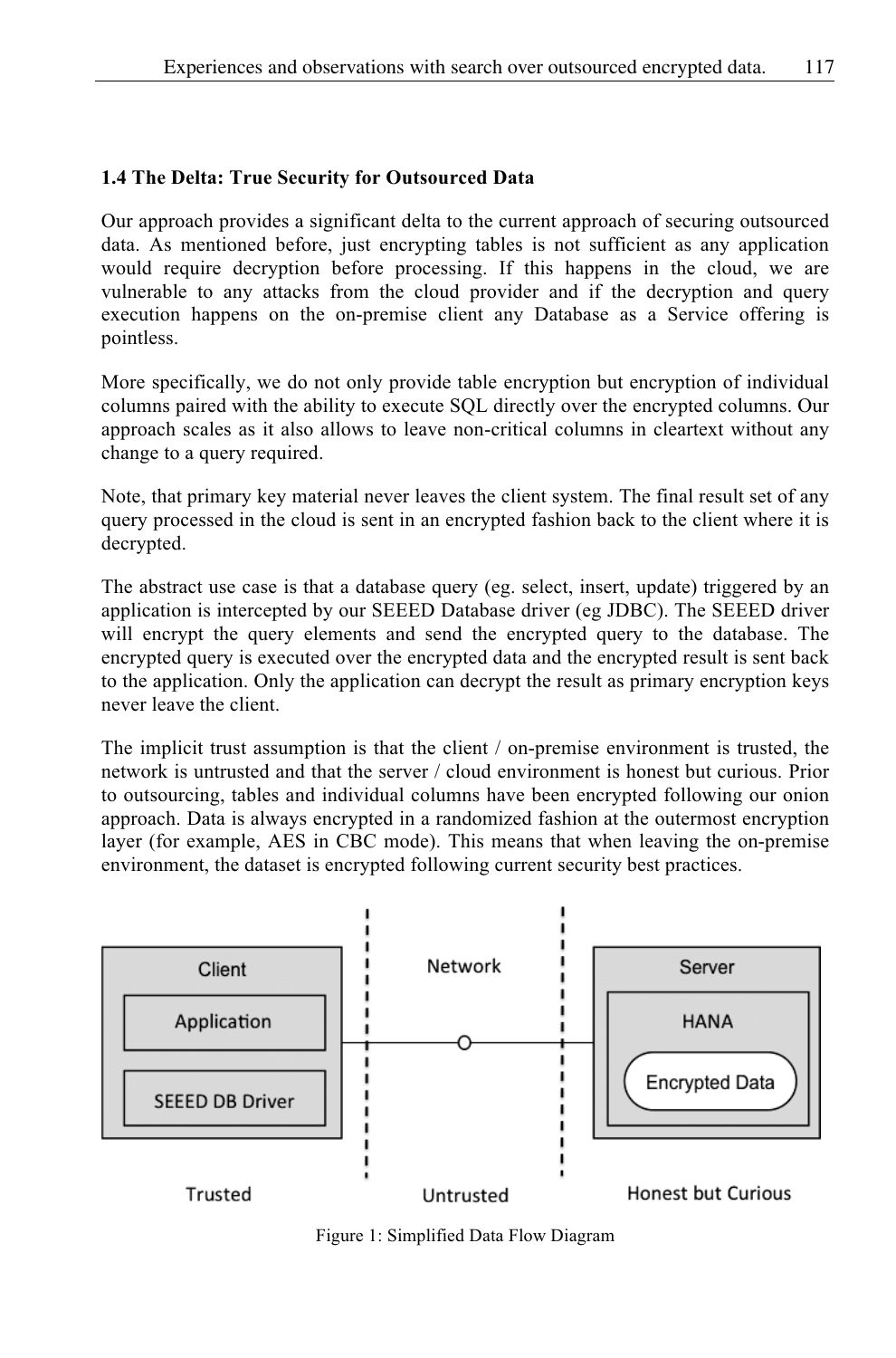# **2 Architecture**

### **2.1 Main Components**

Extending the basic description provided in Section 1.4, Figure 2 now provides a more detailed description of the architectural components and their interaction introduced by SEEED. We again emphasize that the web application server hosting a business application and providing JDBC services is running in a trusted on-premise domain.



Figure 2: Architecture Overview

On the side of the Web Application Server, the SEEED JDBC Driver is the central component for connecting and querying the encrypted database. It contains a Query Rewriting Logic which transforms a plain SQL query given by the Web Application into an operator tree based on which all further processing is done. This includes encryption of single elements within the tree, selection of specific encryption schemes and their respective onions and layers, optimization of the execution sequence given the several operators in the tree, as well as the decisions which operators are executed on the server and which have to be processed on the client by means of post-processing.

Data encryption is done by a local Crypto Library which supports a range of different crypto schemes (compare section 2.3) each providing its own specific search characteristics. For key management we use a primary key provided by the Web Application based on which the secondary encryption keys for de- and encryption are stored in a local Key Store (realized by using the standard Java KeyStore implementation).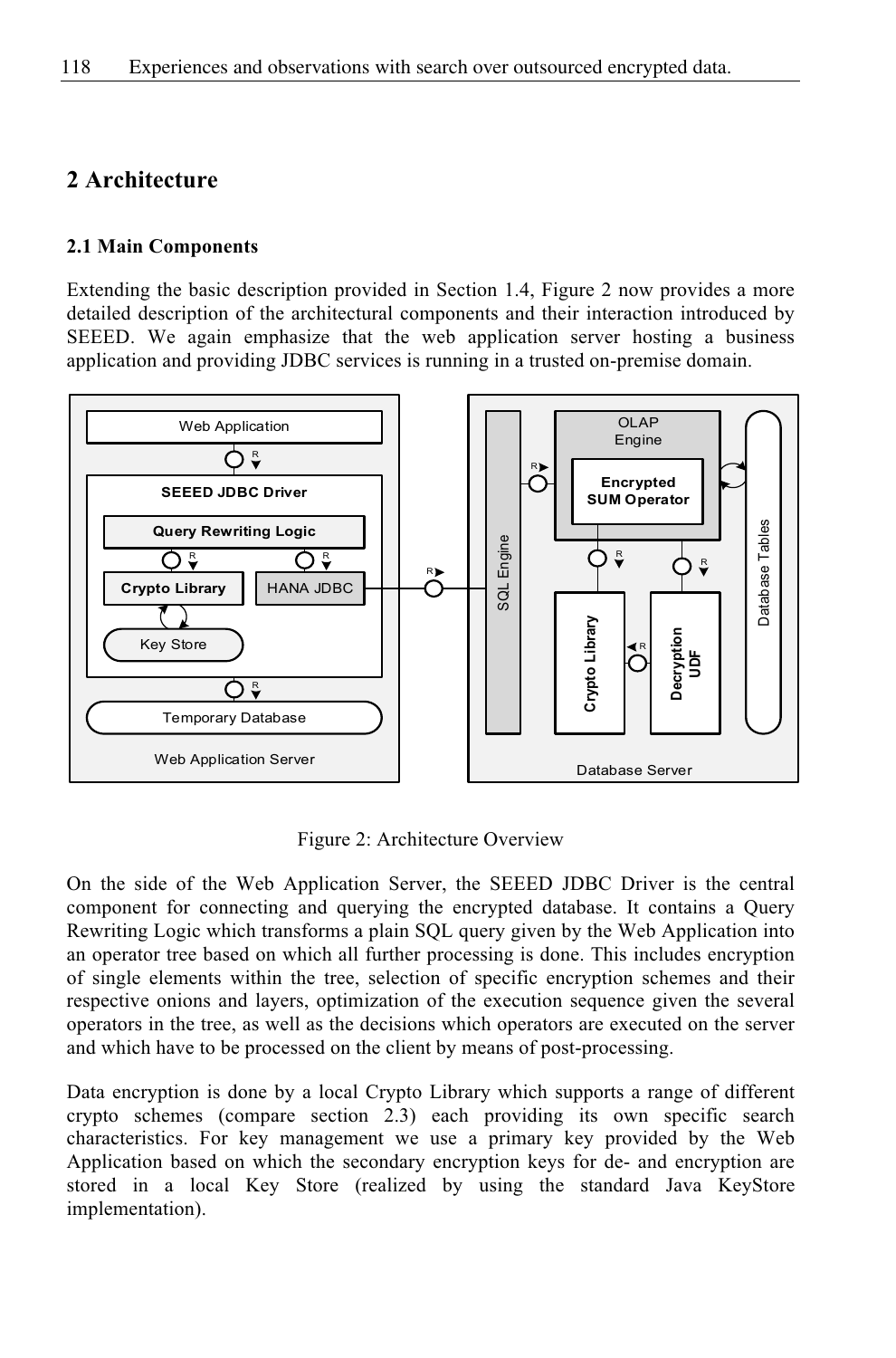The SEEED JDBC driver uses the original HANA JDBC driver to execute the encrypted queries on HANA. For possible post processing of query results (compare section 3.1), a local Temporary Database is used.

In Figure 2, the Database Server is a SAP HANA system where a new operator for aggregations on encrypted data was implemented with the OLAP Engine. Besides many other query expressions, this extension enables a client to explicitly execute SUM operations directly on HANA. The additional crypto library on the server provides the respective cryptographic algorithms. Moreover, it also supports the Decryption UDFs which are used to update the respective encrypted data if onion layers have to be removed or re-encrypted (compare section 2.2).

## **2.2 Onions & Re-encryption**

The two fundamental concepts of our approach are based on so called onions of encryption, i.e. cryptographic schemes that a) support specific operations over the encrypted data and b) allow transformation from one scheme to another.

One plaintext column is encrypted and stored on the database by multiple onions. Each onion consists of different layers. The center layer is always the plaintext. Each layer then encrypts the result of the previous layer with a specific encryption scheme.

For example, one possible onion may be the following: AES Randomized (AES Deterministic (Order Preserving (Cleartext Column))) as shown in Figure 3. This basically means that the plaintext of a column is first encrypted under an Order Preserving scheme, the result is then encrypted under an AES scheme in deterministic mode and that result using AES in Randomized mode.

Another onion might have a plaintext layer and only one encryption layer featuring homomorphic encryption. A third onion might have a plaintext layer and one encryption layer with searchable (SCR) encryption schema. A last fourth one might only have plaintext and an AES Randomized encryption layer (a so called "retrieval onion" as it is only used for transferring data from the server to the client).

Each layer(!) of an onion is used for a specific purpose of an SQL query. So, for simplicity, let us assume, a column c1 is currently encrypted using AES Deterministic (DET) which supports an SQL operation such as join() or equals(). If another SQL query wants to perform a range query it may be more efficient to re-encrypt c1 into an Order Preserving Scheme (OPE).

This is the core of our approach and requires careful planning about how to initially encrypt data and when to do a re-encryption at runtime.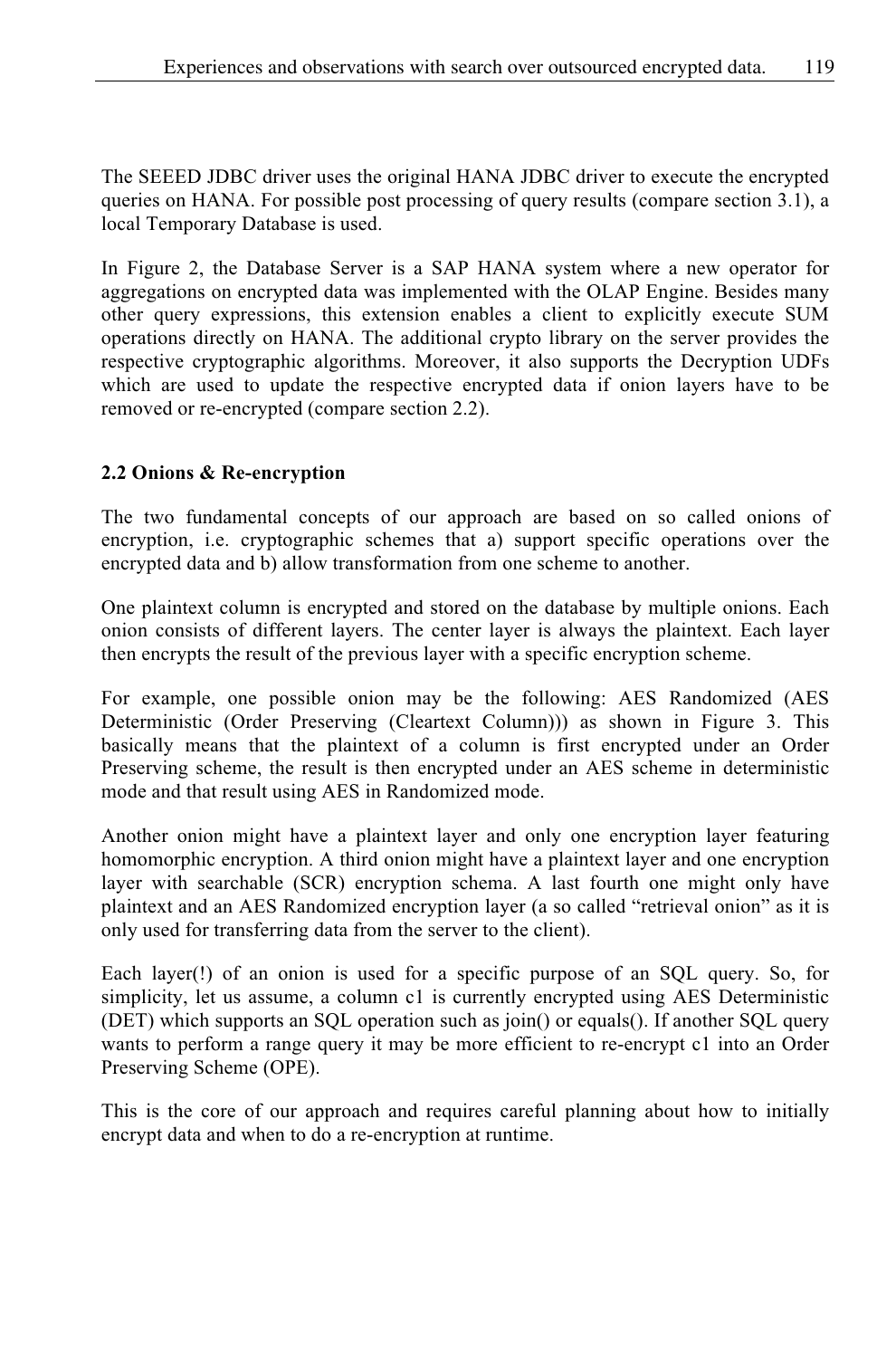

Figure 2: One possible Encryption Onion

### **2.3 Encryption Schemes**

As part of current framework we currently use the following encryption schemes:

Randomized: Cipher texts belonging to a sequence of plaintexts are indistinguishable from random values. Used if just the data is retrieved from the database and no operation on server side is required.

Example: AES in CBC mode.

• Deterministic: Cipher texts belonging to same plaintexts are identical. Here security depends on the entropy of the data (for example, if there are only two distinct values, e.g. "female" and "male" we may face a frequency attack).

Example: AES in ECB mode.

• Order-preserving: For ordered domains only (numerical values or lexicographically ordered texts).

Example: Boldyreva et al. [BCLN09]

• Partially Homomorphic: Enables aggregation functions, in particular SUM()

Example: Paillier [Pai99]

Searchable Encryption: Used to perform exact searches without revealing anything else than the result set.

Example: Song et al. [SWP00]

• Re-Encryption (DET-JOIN): Deterministic scheme where it is possible to change the key (re-encrypt) on without intermediary decryption. For an optimal re-encryption strategy see [KHGK+13].

Example: Pohlig and Hellmann [PH78]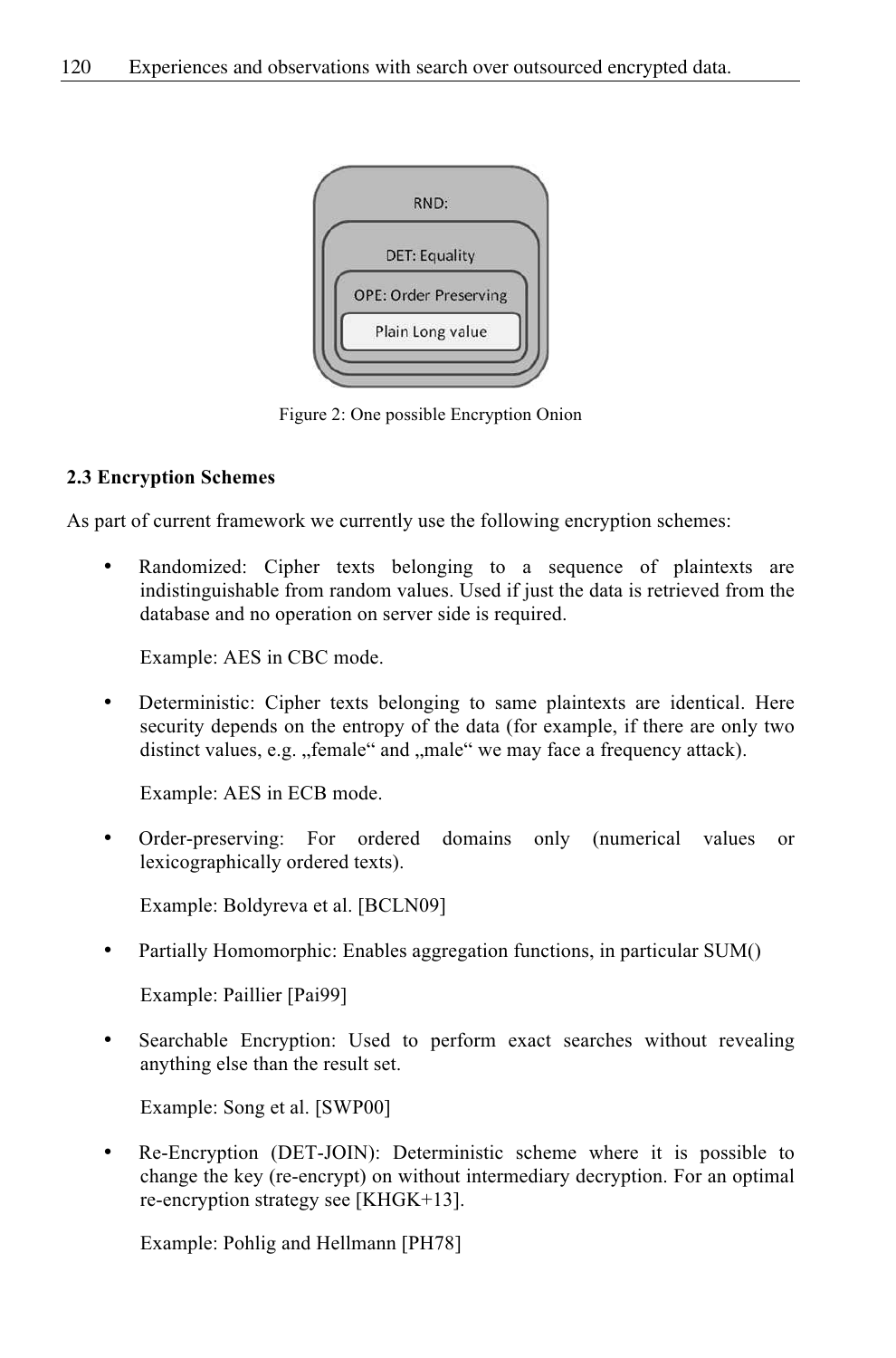We must strongly emphasize that it is not valuable to simply , compare "the encryption" schemes in a  $<sub>1</sub>A$  is more secure than B" fashion. As part of section 3.3 we discuss the</sub> security implications of individual schemes in the context of domain-specific data.

# **3 Accepting the trade-offs**

It is an accepted viewpoint that searching over encrypted data is a continuous trade-off between Functionality, Security and Performance. The following sections will now present some results in the context of our implementation efforts that relate to each one of the three variables.

#### **3.1 Functionality**

Since most relational operators work without modification on encrypted data, rewriting the SQL Query becomes simple. The entire rewriting process can be performed on the abstract syntax tree. This is efficient, but also limited. Some operators, such as like() or bitwise operators, as well as some sequences of operators, such as sorting or selecting after aggregation, cannot be executed with unmodified operators. As a database developer one can now either reject these queries asking the user to rewrite or – in these rare cases – retrieve the data and execute the query locally. Of course, it is still beneficial to execute as much as possible on the server. Hence, the query needs to be split into a part that can be executed on the server and a part that must be executed at the client. Such a split can no longer be performed on the declarative SQL syntax. Instead we parse the query and construct the query in relational algebra. A tree of relational operators can then be split into a remote part on the server and a local part on the client. The leaves of the tree are database tables (scan operations). These are always executed on the server. The tree above and including the bottom most operator that can no longer be executed on the server is executing at the client. We translate each part into a SQL query that is either executed on the server on encrypted data or on the temporary database of the client on decrypted data. Intermediate tables are transferred to the client. This local/remote split of the operator tree enables executing all SQL queries, since the local database can execute any query on the decrypted, retrieved data. As such our encrypted database supports the entire SQL functionality. For a detailed description of the algorithm see [KHKH+13].

#### **3.2 Performance**

On basis of current prototypical implementation we made the following initial performance measurements (in ms). These are based on running queries for a table size of 1,000,000 rows. Both, server and client are running on HP Z820 workstations with 8 quad core CPUs and 128 GB RAM, operating SUSE Linux Enterprise Server 11 SP2.

Looking at only an exact search and only taking the server-side, i.e. the computation on the encrypted data, into consideration we can see that the impact (Factor 1.2) is marginal and the same is the case for an equi-join (Factor1.5). On the other hand, a grouping with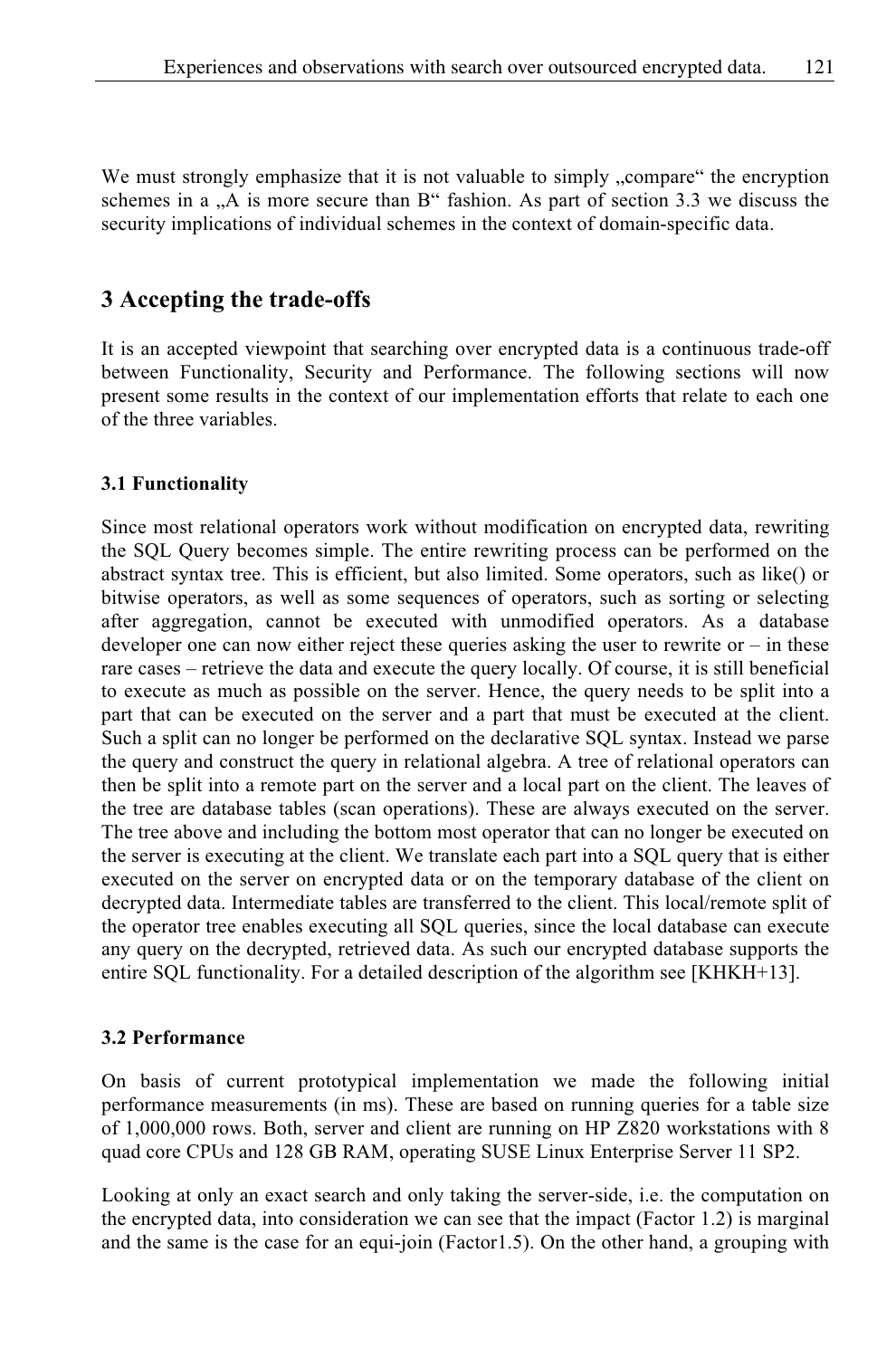aggregation, i.e. sum(), operation is costly and will incur a penalty of factor 11.7. It is an open research question to identify more efficient additively homomorphic encryption schemes. Lattice-based cryptography seems to be a promising candidate.We can observe the impact of the aggregation as well in the TPCH query 5, which besides some basic selection, join and a range condition includes a sum() operation.

| <b>SELECT</b>                                                  |
|----------------------------------------------------------------|
| N NAME, SUM(L P DISC PRICE)                                    |
| FROM CUSTOMER,                                                 |
| ORDERS, LINEITEM, SUPPLIER, NATION, REGION                     |
| WHERE C CUSTKEY = O CUSTKEY AND L ORDERKEY = O ORDERKEY        |
| $\left[ \ldots \right]$                                        |
| AND O ORDERDATE >= '1994-01-01' AND O ORDERDATE < '1995-01-01' |
| <b>GROUP BY N NAME</b>                                         |
| ORDER BY SUM(L P DISC PRICE) DESC                              |

| Figure 5: TPCH Query 5 |  |  |  |  |
|------------------------|--|--|--|--|
|------------------------|--|--|--|--|

| <b>Test Case</b>         |                                    | <b>SEEED</b> | <b>Plain</b> | <b>Impact</b> |
|--------------------------|------------------------------------|--------------|--------------|---------------|
| Server-<br>Side<br>Only  | <b>Exact Search</b>                | 2.0          | 1.7          | 1.2x          |
|                          | Equi-Join                          | 49.7         | 33.3         | 1.5x          |
|                          | Grouping with<br>Aggregation (Sum) | 674.1        | 57.8         | 11.7 $x$      |
| Incl.<br>Client-<br>Side | Order by<br>Aggregate (Sum)        | 870.1        | 56.3         | 15.4x         |
| <b>TPCH</b>              | Q <sub>4</sub>                     | 2,402        | 235          | 10.2x         |
|                          | Q5                                 | 1.373        | 207          | 6.6x          |

Figure 6: Performance measurement

### **3.3 Security**

It makes no practical sense to reason about security just on basis of the applied encryption schemes. For example, any order-preserving scheme will be rather more subject to a statistical attack than a fully randomized scheme. What is more important is to understand the impact of queries on individual columns in terms of possible reencryption operations as well as the domain-specific semantics of the involved data.

#### **Example I: The TPCH Industrial Benchmark**

The TPCH benchmark is a standard ERP database benchmark, with in total 61 different columns in 8 tables. Running all 22 queries of the TPCH benchmark results in the following adjustment at the individual column level: 27,90 % of all columns stay randomly encrypted and 39,30 % of all columns stay deterministic or randomly encrypted.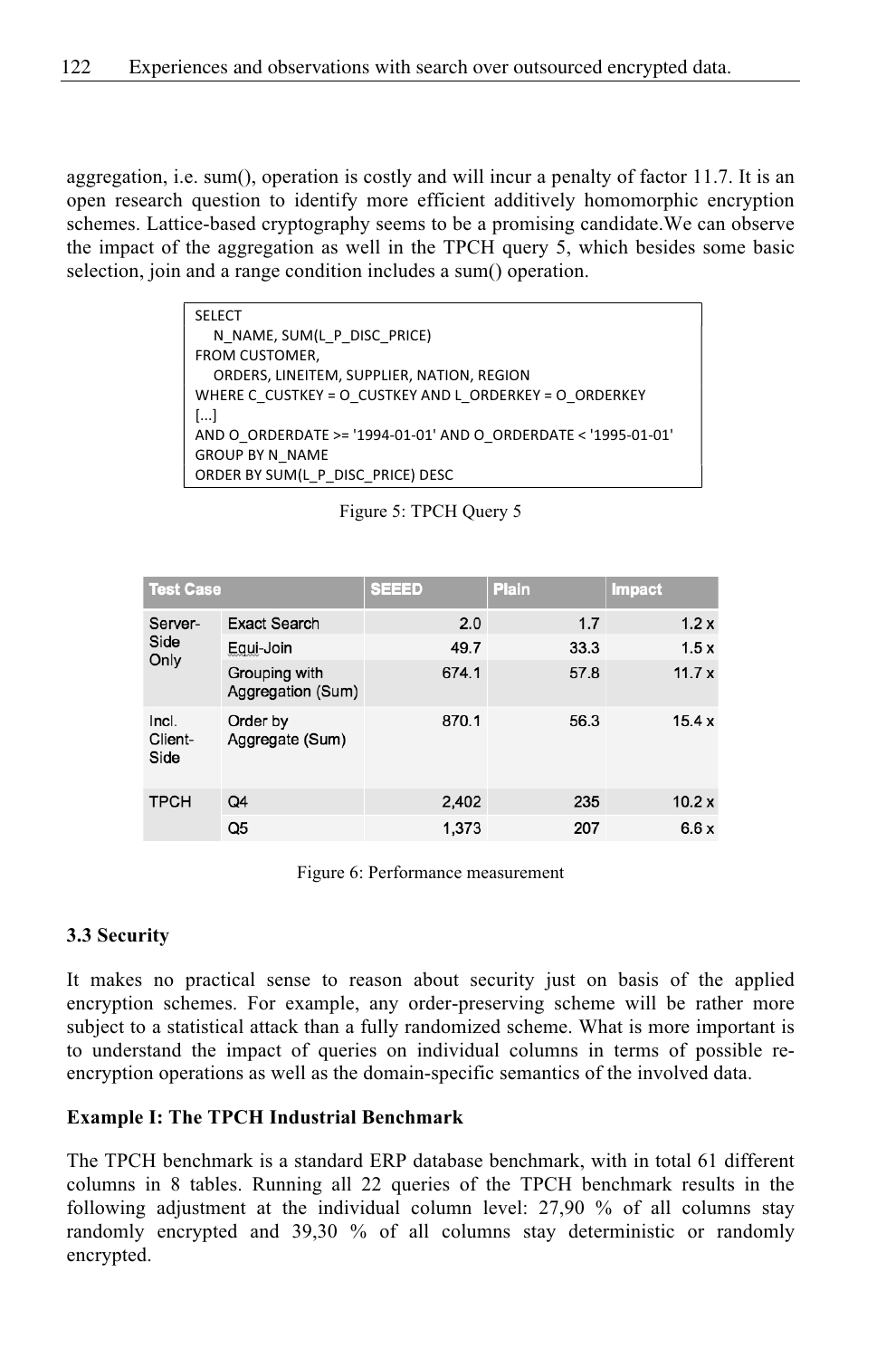|                      | <b>TPCH</b> | <b>TPCC</b> | <b>Customer X</b> |
|----------------------|-------------|-------------|-------------------|
| <b>Total Queries</b> | 22          | 20          | 406               |
| <b>Total Tables</b>  | 8           | 9           |                   |
| <b>Total Columns</b> | 61          | 71          | 248               |
| RND (columns / %)    | 17 / 27,9%  | 49 / 69%    | 157 / 63,3%       |
| DET (columns / %)    | 24 / 39,3%  | 17 / 24%    | 74 / 29,8%        |
| OPE (columns / %)    | 20 / 32,8%  | 5/7%        | 17/7,9%           |

Figure 7: Distribution of Encryption Onions

So, the interesting result is that only 32,80 % of all columns have to be encrypted with lower security encryption schemes to achieve the full functionality of the TPC-H benchmark. Some of these columns appear to be rather descriptive, i.e. P\_Name or P\_Brand, where it may be arguable whether even cleartext would be of any value to an attacker.

## **Example II: The TPCC Industrial Benchmark**

The TPCC is another benchmark focused on OLTP scenarios. For the TPCC benchmark, the results are even more promising as only 7.9% of all data appear to be subject to a reencryption to the OPE scheme and in fact 69% of all data remain in a fully deterministic encryption. Looking in more detail at the semantics of the OPE affected columns, we again find rather descriptive names such as C\_First (Customer Firstname), O\_ID (Order ID) or S\_QUANTITY (Order Quantity).

### **Example III: Major International Consumer Goods Producer**

The ERP database we evaluated consumes about 43 Gigabyte pure disk space. As part of our evaluation we only considered two tables with in total 248 columns. Initially, we faced 936 queries touching these tables, but could reduce these to 406 by leaving out blanks and batches resulting in the following observations: Many sum() operations included in the queries will lead to many Paillier encryptions (about 118 columns). All in all we did not encounter any complex queries, some queries requiring DET / DETJOINs but mostly "retrieval" of Randomized and Paillier Encryptions. More significantly, from 248 columns only 17 need an OPE encryption for these 406 queries. Those 17 columns again appear to be rather non-critical, eg. time of record creation, company code, business area or year.

# **4 Discussion**

Our current research has from the beginning onwards focused on providing functionality as our customers have a business to run. We strongly believe that any solution comparable to what we propose will have to implement mechanisms to split query execution between the cloud and an on-premise environment if we want to support complex business queries. We saw that very initial performance measurements on somewhat realistic datasets appear to be acceptable in some cases, e.g. for exact search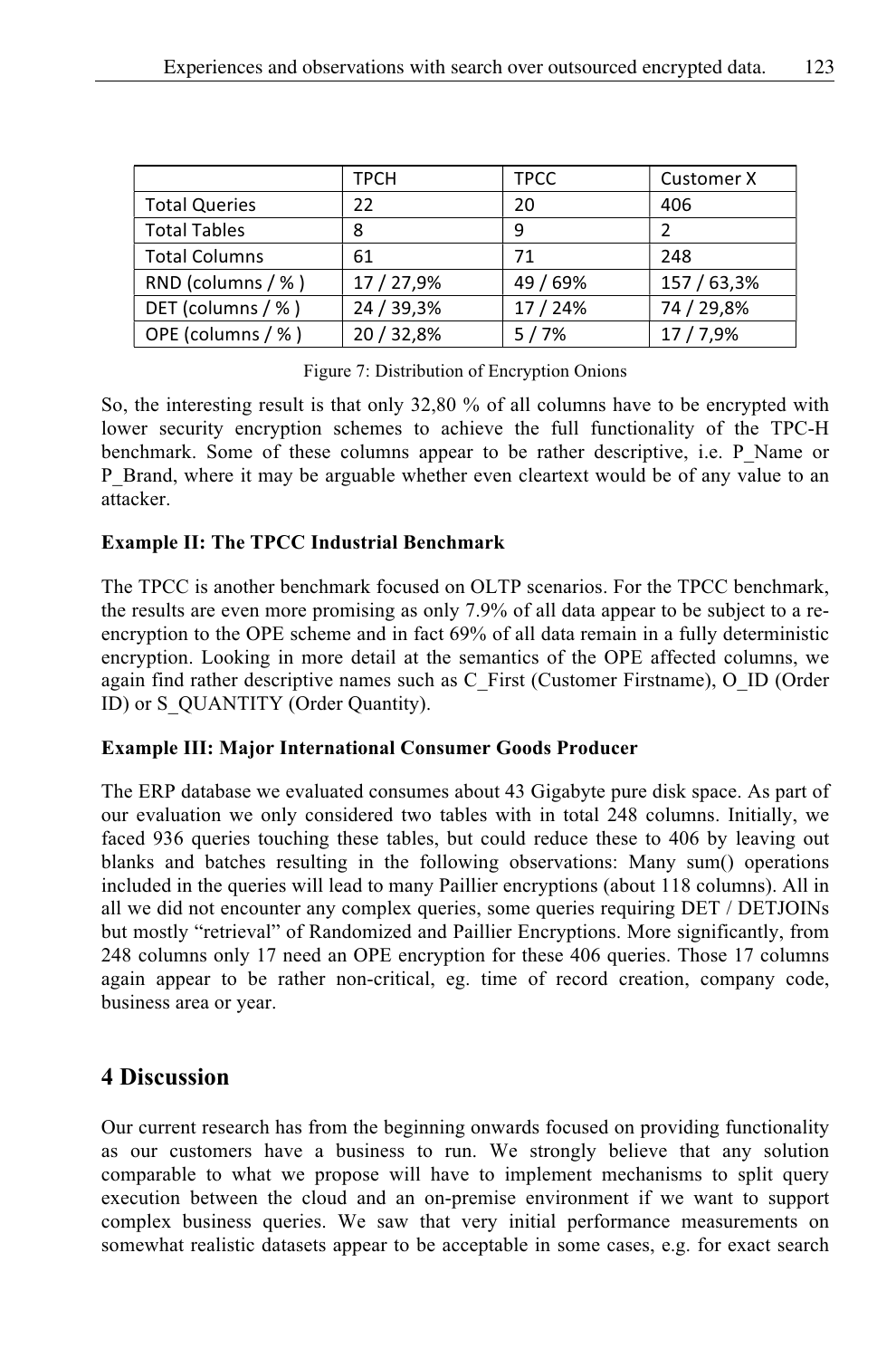and equi-join, while other operations such as grouping with aggregation may not be acceptable in an industrial context. However, what may be acceptable from a functional and performance perspective has to be evaluated in the context of different types of data storage scenarios, e.g. a customer requiring secure data archiving for quarterly audit purposes as opposed to a manufacturer with real-time production data analysis needs.

Regarding the data provided when analyzing three industrial data sets with respect to resulting column encryption after query execution in section 3.3, we clearly demonstrated that "security" is domain-specific. It is up to the customer to decide and accept the risk whether an outsourced data set containing post codes may be reencrypted using an order-preserving scheme. This of course has an impact on the administrative capabilties of our solution regarding the entire database lifecycle. When we initially encrypt data using our onion approach before outsourcing it to the cloud, we have to be able to support selective and constrained columnar encryption. Selective means that a customer may from the beginning onwards decide to a leave column unencrypted, whereas constrained implies that a column may never be re encrypted using, for example, an order-preserving scheme. This of course immediatly suggests to create domain-specific templates, e.g. for the financial or healthcare industry, which will help the customer in optimizing his configurations. At runtime, i.e. when the data has been outsourced and query execution is running in the cloud, the made configurations will impact our query process as detailed in section 3.1. For example, if a legitimate query with a range condition encounters a column that should not be re encyrpted using an order-preserving scheme, then the query plan has to rewrite the query such that the data set and subset of the query including the range condition are executed on the client.

## **5 Summary & Conclusion**

This paper is an industrial experience report on the prototypcial implementation of a system to execute SQL over encrypted data. Our writing style reflects the "hands-on" approach but we tried to compensate for any scientific imprecision by pointing the reader to the relevant existing research body of work. We have demonstrated that the idea of adjusting the encryption levels by Popa et al. [PRZB11] works in a real-world setting and significantly improves the security compared to order-preserving only approaches [AKRX04]. Furthermore we enhanced their algorithms, such that they work for arbitrary SQL queries. While this is mostly an algorithmic effort in database design, such functionality can play a crucial role in adoption, since the application's SQL queries do not need to be rewritten when moving to encryption. Furthermore we present the resulting performance trade-off.

The most prominent recent result, however, is that of having analysed three data sets with respect to resulting column encryptions after query execution. We clearly demonstrated that security is domain-specific. Future work will now focus on automating data set and query analysis to constrain (onion)encryption before outsourcing data to the cloud as well as defining acceptable re-encryption operations or local / remote split query strategies at runtime.